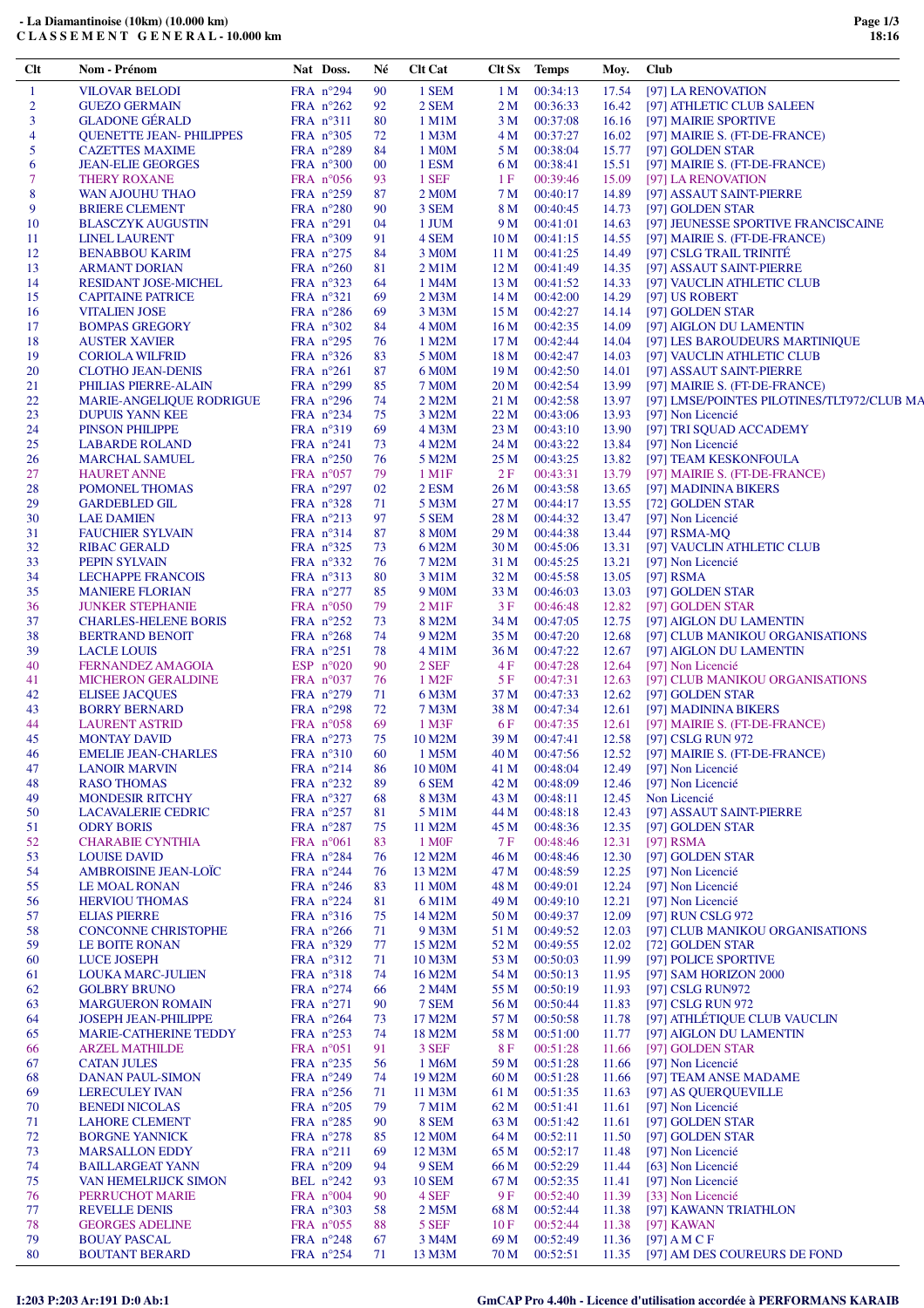|            | <b>VIRAYIE JEAN</b>                                 |             | FRA $n^{\circ}258$                       | 63       | 8 M4M                        | 78 M                    | 00:54:20             | 11.05          | [97] ASSAUT SAINT-PIERRE                        |
|------------|-----------------------------------------------------|-------------|------------------------------------------|----------|------------------------------|-------------------------|----------------------|----------------|-------------------------------------------------|
| 90         | SAINTE ROSE ROSEMOND PIERRE FRA n°322               |             |                                          | 82       | 9 M1M                        | 79 M                    | 00:54:27             | 11.02          | [97] VAUCLIN ATHLETIC CLUB                      |
| 91         | <b>MARTIN STÉPHANE</b>                              |             | FRA $n^{\circ}290$                       | 70       | 14 M3M                       | 80 M                    | 00:54:36             | 10.99          | [33] HAPPYRUN ANDERNOS                          |
| 92         | <b>AVIGNON JEAN GABRIEL</b>                         |             | FRA n°330                                | 86       | 13 M <sub>0</sub> M          | 81 M                    | 00:54:39             | 10.98          | [13] GOLDEN STAR                                |
| 93<br>94   | <b>CHARLES JEAN PIERRE</b><br><b>BAVARIN FRANCK</b> |             | FRA $n^{\circ}228$<br>FRA n°240          | 61<br>86 | 4 M5M<br>14 M <sub>0</sub> M | 82 M<br>83 M            | 00:54:59<br>00:55:03 | 10.91<br>10.90 | [97] Non Licencié<br>[97] Non Licencié          |
| 95         | <b>DELPY DAMIEN</b>                                 |             | FRA $n^{\circ}220$                       | 94       | 12 SEM                       | 84 M                    | 00:55:09             | 10.88          | [97] Non Licencié                               |
| 96         | <b>MARIE-JOSEPH CHRISTIAN</b>                       |             | FRA $n^{\circ}247$                       | 82       | 10 M1M                       | 85 M                    | 00:55:11             | 10.87          | [97] Non Licencié                               |
| 97         | <b>ELOISE JEAN MARC</b>                             |             | FRA $n^{\circ}320$                       | 58       | 5 M5M                        | 86 M                    | 00:55:39             | 10.78          | [97] US EZANVILLE-ECOUEN                        |
| 98         | MICHAUD-ROMÉ MIKAEL                                 |             | FRA $n^{\circ}238$                       | 74       | 20 M2M                       | 87 M                    | 00:55:53             | 10.74          | [97] Non Licencié                               |
| 99         | <b>DUBOIS MAXIME</b>                                |             | FRA $n^{\circ}201$                       | 92       | <b>13 SEM</b>                | 88 M                    | 00:56:00             | 10.72          | [97] Non Licencié                               |
| 100        | <b>BRIANTO HERVE</b>                                |             | FRA $n^{\circ}307$                       | 66       | 9 M4M                        | 89 M                    | 00:56:11             | 10.68          | [97] MAIRIE S. (FT-DE-FRANCE)                   |
| 101        | <b>HERVE DAVID</b>                                  |             | FRA $n^{\circ}216$                       | 72       | 15 M3M                       | 90 M                    | 00:56:14             | 10.67          | [97] Non Licencié                               |
| 102        | DE CHAVIGNY PAULINE                                 |             | FRA $n^{\circ}052$                       | 90       | 7 SEF                        | 12F                     | 00:56:16             | 10.66          | [97] GOLDEN STAR                                |
| 103        | <b>BELFIT LUDOVIC</b>                               |             | FRA $n^{\circ}293$                       | 86       | 15 M <sub>0</sub> M          | 91 M                    | 00:56:17             | 10.66          | [97] KAWANN TRIATHLON CLUB                      |
| 104<br>105 | <b>THOMASI CARINE</b>                               |             | FRA $n^{\circ}070$<br>FRA $n^{\circ}002$ | 73<br>75 | $2$ M <sub>2</sub> $F$       | 13F<br>14F              | 00:56:19<br>00:56:20 | 10.65<br>10.65 | [97] US ROBERT                                  |
| 106        | DEBREUVE ISABELLE<br><b>DELANOIX CHRISTOPHE</b>     |             | FRA $n^{\circ}272$                       | 75       | 3 M <sub>2F</sub><br>21 M2M  | 92 M                    | 00:56:30             | 10.62          | [97] Non Licencié<br>[97] CSLG RUN 972          |
| 107        | <b>RENARD OLIVIER</b>                               |             | FRA $n^{\circ}263$                       | 73       | 22 M2M                       | 93 M                    | 00:56:40             | 10.59          | [97] ATHLETIC CLUB SALEEN                       |
| 108        | <b>DEBREUVE XAVIER</b>                              |             | FRA $n^{\circ}204$                       | 65       | 10 M <sub>4</sub> M          | 94 M                    | 00:56:42             | 10.58          | [97] Non Licencié                               |
| 109        | DE FRANCIOSI PHILIPPE                               |             | FRA $n^{\circ}276$                       | 63       | 11 M4M                       | 95 M                    | 00:56:51             | 10.56          | [97] GOLDEN STAR                                |
| 110        | <b>PUISSEGUR BARBARA</b>                            |             | FRA $n^{\circ}069$                       | 75       | 4 M <sub>2F</sub>            | 15F                     | 00:56:53             | 10.55          | [97] TRI SQUAD ACCADEMY                         |
| 111        | <b>MARIE-CLAIRE BORIS</b>                           |             | FRA $n^{\circ}212$                       | 76       | 23 M2M                       | 96 M                    | 00:56:58             | 10.54          | [97] Non Licencié                               |
| 112        | <b>RENARD XAVIER</b>                                |             | FRA n°219                                | 69       | 16 M3M                       | 97 M                    | 00:57:01             | 10.53          | [97] Non Licencié                               |
| 113        | PERMENGANT JEAN-LOUIS                               |             | FRA $n^{\circ}239$                       | 58       | 6 M <sub>5</sub> M           | 98 M                    | 00:57:28             | 10.44          | [97] Non Licencié                               |
| 114        | NUISSIER MARYSE THEOPHILE                           |             | FRA $n^{\circ}060$                       | 62       | 1 M <sub>5F</sub>            | 16F                     | 00:57:48             | 10.38          | [97] POLICE SPORTIVE                            |
| 115        | <b>THOMASI JOSE</b>                                 |             | FRA $n^{\circ}236$                       | 52       | 1 M7M                        | 99 M                    | 00:58:11             | 10.31          | [97] Non Licencié                               |
| 116        | <b>SHUM-KUEN FREDERIC</b><br><b>GENTIL BENOÎT</b>   |             | FRA $n^{\circ}227$                       | 83       | 16 M <sub>0</sub> M          | 100 <sub>M</sub>        | 00:58:31             | 10.25          | [97] Non Licencié                               |
| 117<br>118 | <b>MONLOUIS-BONNAIRE CECILE</b>                     |             | FRA $n^{\circ}229$<br>FRA $n^{\circ}059$ | 82<br>55 | 11 M1M<br>1 M <sub>6F</sub>  | 101 <sub>M</sub><br>17F | 00:58:42<br>00:58:57 | 10.22<br>10.18 | [97] Non Licencié<br>[97] POLICE SPORTIVE       |
| 119        | <b>CARRARA ELENA</b>                                |             | FRA $n^{\circ}012$                       | 74       | 5 M <sub>2F</sub>            | 18F                     | 00:59:11             | 10.14          | [97] Non Licencié                               |
| 120        | ALVARADO CHRISTELLE                                 |             | FRA $n^{\circ}047$                       | 78       | 3 M1F                        | 19F                     | 00:59:12             | 10.14          | [97] GOLDEN STAR                                |
| 121        | <b>LAGOUTTE BAPTISTE</b>                            |             | FRA $n^{\circ}208$                       | 83       | 17 M <sub>0</sub> M          | 102 <sub>M</sub>        | 00:59:38             | 10.06          | [97] Non Licencié                               |
| 122        | <b>OUJO JUSTO IRIA</b>                              |             | ESP $n^{\circ}045$                       | 87       | 2 M <sub>OF</sub>            | 20F                     | 00:59:42             | 10.05          | [97] FAIRE DU TRAIL EN MARTINIQUE               |
| 123        | <b>BOUGET ELODIE</b>                                |             | FRA $n^{\circ}064$                       | 77       | 6 M <sub>2F</sub>            | 21F                     | 00:59:46             | 10.04          | [97] SAM HORIZON 2000                           |
| 124        | <b>BOUGET SEBASTIEN</b>                             |             | FRA $n^{\circ}317$                       | 77       | 24 M2M                       | 103 <sub>M</sub>        | 00:59:46             | 10.04          | [97] SAM HORIZON 2000                           |
| 125        | <b>ASSEGHLI RACHID</b>                              |             | FRA $n^{\circ}210$                       | 75       | 25 M2M                       | 104 <sub>M</sub>        | 00:59:50             | 10.03          | [97] Non Licencié                               |
| 126        | LE ROUX MAEVA                                       |             | FRA $n^{\circ}040$                       | 86       | 3 M <sub>OF</sub>            | 22 F                    | 01:00:06             | 9.98           | [97] CSLG RUN 972                               |
| 127        | <b>GEKIERE CYRIL</b>                                |             | FRA $n^{\circ}267$                       | 74       | 26 M2M                       | 105 <sub>M</sub>        | 01:00:17             | 9.95           | [97] CLUB MANIKOU ORGANISATIONS                 |
| 128<br>129 | <b>MARANT LUCIE</b><br><b>ENGUELZ CAROLE</b>        |             | FRA $n^{\circ}067$<br>FRA $n^{\circ}008$ | 89<br>85 | 8 SEF<br>4 M <sub>OF</sub>   | 23F<br>24 F             | 01:00:39<br>01:00:39 | 9.89<br>9.89   | [97] TCHIMBE RAID<br>[97] Non Licencié          |
| 130        | <b>SAUZEAU FABRICE</b>                              |             | FRA $n^{\circ}225$                       | 85       | 18 M <sub>0</sub> M          | 106 <sub>M</sub>        | 01:00:43             | 9.88           | [93] Non Licencié                               |
| 131        | CARRIERE DE MONJEON JESSICA                         | $FRA$ n°041 |                                          | 83       | 5 M <sub>OF</sub>            | 25F                     | 01:00:58             | 9.84           | [97] CSLG RUN 972                               |
| 132        | MEPHANE-GEMIEUX JEREMY                              |             | FRA $n^{\circ}306$                       | 89       | <b>14 SEM</b>                | 107 <sub>M</sub>        | 01:01:13             | 9.80           | [97] MAIRIE S. (FT-DE-FRANCE)                   |
| 133        | <b>CHARLES DONATIEN FLORA</b>                       |             | FRA $n^{\circ}014$                       | 65       | 1 M4F                        | 26F                     | 01:01:32             | 9.75           | [97] Non Licencié                               |
| 134        | <b>JAFFRELOT STEPHANE</b>                           |             | FRA $n^{\circ}315$                       | 71       | 17 M3M                       | 108 <sub>M</sub>        | 01:01:38             | 9.74           | [97] RUN 972                                    |
| 135        | <b>TROUILLET VERONIQUE</b>                          |             | FRA n°032                                | 65       | 2 M <sub>4F</sub>            | 27F                     | 01:02:30             | 9.60           | $[01]$ ASC BALAN                                |
| 136        | LERY FÉLIX JOSÉ                                     |             | FRA $n^{\circ}245$                       | 57       | $2\,\rm{M6M}$                |                         | 109 M 01:02:41       | 9.57           | [97] Non Licencié                               |
| 137        | <b>DESLANDES SAMUEL</b>                             |             | FRA $n^{\circ}223$                       | 75       | 27 M2M                       | 110 M                   | 01:02:47             | 9.56           | [97] Non Licencié                               |
| 138        | <b>LOWENSKI MARYSE</b>                              |             | FRA n°005                                | 63       | 3 M4F                        | 28F                     | 01:03:55             | 9.39           | [97] Non Licencié                               |
| 139<br>140 | <b>ROSTAING PATRICE</b><br><b>AGARANDE ERIC</b>     |             | FRA $n^{\circ}217$<br>FRA $n^{\circ}283$ | 69<br>70 | 18 M3M<br>19 M3M             | 111 M<br>112 M          | 01:04:02<br>01:04:21 | 9.37<br>9.33   | [97] Non Licencié<br>[97] GOLDEN STAR           |
| 141        | <b>TITOUAN HERVE</b>                                |             | FRA $n^{\circ}331$                       | 04       | 2 JUM                        | 113 M                   | 01:04:24             | 9.32           | [97] Non Licencié                               |
| 142        | ALCANTARA LUZ PERLE                                 |             | DOM $n^{\circ}018$                       | 64       | 4 M4F                        | 29F                     | 01:05:36             | 9.15           | [97] Non Licencié                               |
| 143        | PERDRIX CHRISTINE                                   |             | FRA $n^{\circ}031$                       | 59       | 2 M <sub>5F</sub>            | 30F                     | 01:05:37             | 9.14           | [01] ASC BALAN                                  |
| 144        | <b>CHARPENTIER LOUIS</b>                            |             | FRA $n^{\circ}308$                       | 58       | 7 M5M                        | 114 M                   | 01:06:11             | 9.07           | [97] MAIRIE S. (FT-DE-FRANCE)                   |
| 145        | <b>MAXIMIN PATRICIA</b>                             |             | FRA $n^{\circ}071$                       | 65       | 5 M4F                        | 31 F                    | 01:06:16             | 9.06           | [97] US ROBERT                                  |
| 146        | <b>BAUDIN LUDDY</b>                                 |             | FRA $n^{\circ}033$                       | 76       | 7 M <sub>2</sub> F           | 32 F                    | 01:06:19             | 9.05           | [97] ASSAUT SAINT-PIERRE                        |
| 147        | <b>BERING STEPHANE</b>                              |             | FRA $n^{\circ}231$                       | 85       | 19 M <sub>0</sub> M          | 115 M                   | 01:06:37             | 9.01           | [97] Non Licencié                               |
| 148        | <b>MICHALON REGINE</b>                              |             | FRA $n^{\circ}049$                       | 88       | 9 SEF                        | 33 F                    | 01:06:42             | 9.00           | [97] GOLDEN STAR                                |
| 149        | PORTANGUEN PASCAL                                   |             | FRA $n^{\circ}206$                       | 68       | 20 M3M                       | 116 M                   | 01:06:48             | 8.98           | [97] Non Licencié                               |
| 150        | <b>RIOU SOPHIE</b><br><b>MARIE-ANNE GABRIELLE</b>   |             | FRA $n^{\circ}072$<br>FRA $n^{\circ}022$ | 68<br>70 | $2$ M $3F$<br>3 M3F          | 34 F<br>35 F            | 01:07:03<br>01:07:21 | 8.95           | [97] VAUCLIN ATHLETIC CLUB<br>[97] Non Licencié |
| 151<br>152 | <b>BOUCHAT AMANDINE</b>                             |             | BEL $n^{\circ}025$                       | 93       | <b>10 SEF</b>                | 36 F                    | 01:07:34             | 8.91<br>8.88   | [97] Non Licencié                               |
| 153        | TROUILLET JOHANNA                                   |             | FRA $n^{\circ}027$                       | 98       | <b>11 SEF</b>                | 37 F                    | 01:07:37             | 8.87           | [01] Non Licencié                               |
| 154        | <b>GUEGAN TYPHAINE</b>                              |             | FRA $n^{\circ}054$                       | 88       | <b>12 SEF</b>                | 38 F                    | 01:08:12             | 8.80           | [97] GOLDEN STAR                                |
| 155        | <b>DUHAUTOY SYLVAIN</b>                             |             | FRA $n^{\circ}288$                       | 85       | <b>20 MOM</b>                | 117 <sub>M</sub>        | 01:08:21             | 8.78           | [97] GOLDEN STAR                                |
| 156        | <b>LECLUSE BENEDICTE</b>                            |             | FRA $n^{\circ}053$                       | 69       | 4 M3F                        | 39F                     | 01:08:29             | 8.76           | [97] GOLDEN STAR                                |
| 157        | <b>BOLOSIER BRICE</b>                               |             | FRA $n^{\circ}301$                       | 78       | 12 M1M                       | 118 M                   | 01:08:59             | 8.70           | [97] Non Licencié                               |
| 158        | DABADIE-DE-LURBE MARIE-NELLY FRA n°066              |             |                                          | 72       | 5 M3F                        | 40F                     | 01:09:11             | 8.67           | [97] SAM HORIZON 2000                           |
|            | <b>MARAJO VIRAYIE ODILE</b>                         |             | FRA $n^{\circ}034$                       | 68       | 6 M3F                        | 41 F                    | 01:09:23             | 8.65           | [97] ASSAUT SAINT-PIERRE                        |
| 159<br>160 | <b>DEZAIRE SHIRLEY</b>                              |             | FRA $n^{\circ}007$                       | 88       | <b>13 SEF</b>                | 42 F                    | 01:09:55             | 8.58           | [97] Non Licencié                               |

## **- La Diamantinoise (10km) (10.000 km) C L A S S E M E N T G E N E R A L - 10.000 km**

**Clt Nom - Prénom Nat Doss. Né Clt Cat Clt Sx Temps Moy. Club**

82 JEAN-MARIE-DESIREE ALFRED FRA n°218 61 3 M5M 72 M 00:53:21 11.25

81 MOUTAMA ROGER FRA n°243 65 4 M4M 71 M 00:53:05 11.30 [97] Non Licencié<br>82 JEAN-MARIE-DESIREE ALFRED FRA n°218 61 3 M5M 72 M 00:53:21 11.25 [97] Non Licencié

85 RIOUX PHILIPPE FRA n°292 64 7 M4M 75 M 00:54:01 11.11 [97] KAWANN 86 PLUMEY KEVIN FRA n°221 89 11 SEM 76 M 00:54:06 11.09 [97] Non Licencié 87 COLLINET STÉPHANE FRA n°215 79 8 M1M 77 M 00:54:11 11.08 [97] Non Licencié 88 KERLEROUX JUSTINE FRA n°046 89 6 SEF 11 F 00:54:15 11.06 [97] GOLDEN STAR

83 CHARET ERIC FRA n°265 66 5 M4M 73 M 00:53:44 11.17 [97] CLUB MANIKOU ORGANISATIONS 84 VOLTINE GILLES FRA n°324 66 6 M4M 74 M 00:53:45 11.17 [97] VAUCLIN ATHLETIC CLUB 84 VOLTINE GILLES FRA n°324 66 6 M4M 74 M 00:53:45 11.17 [97] VAUCLIN ATHLETIC CLUB